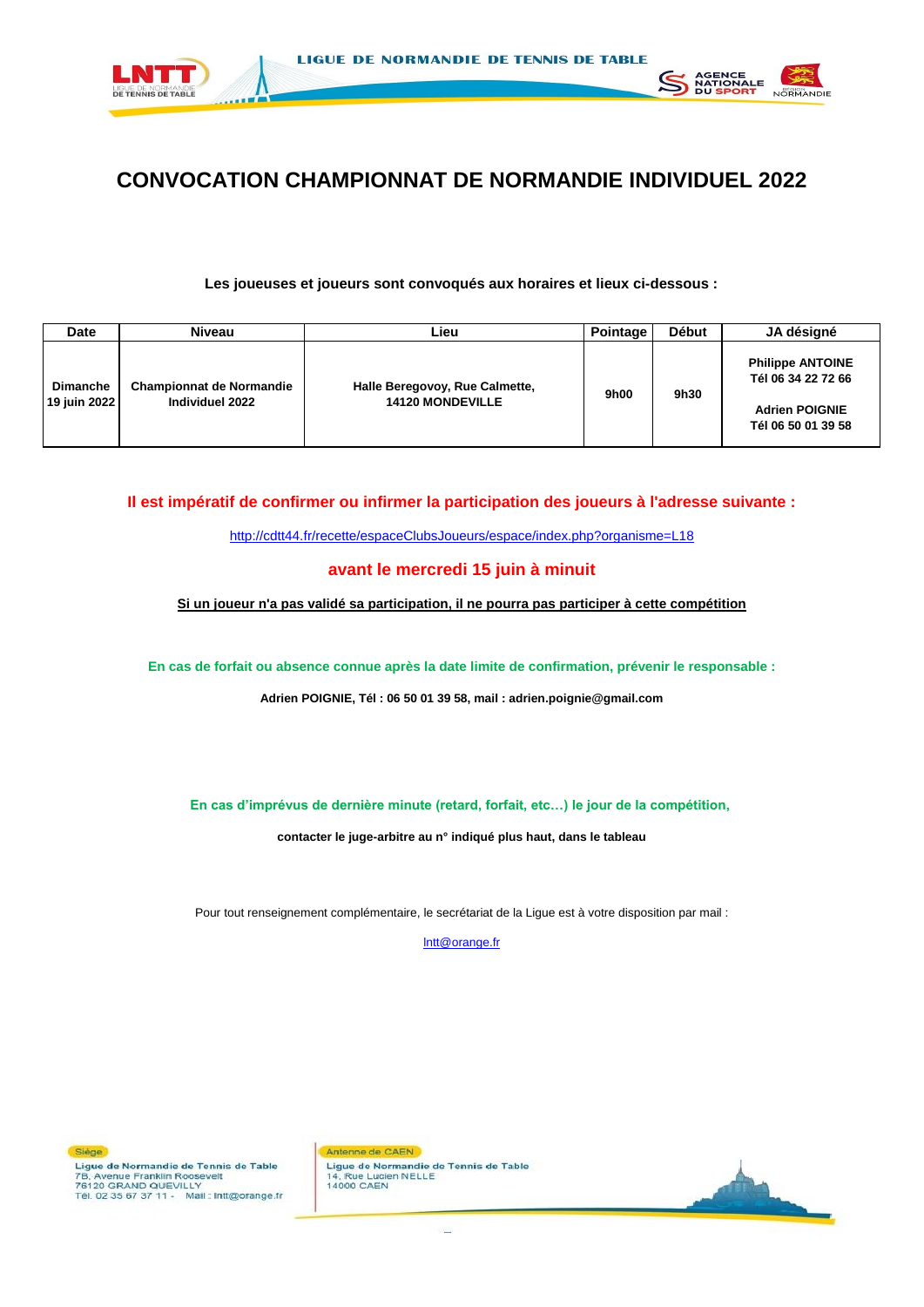#### **LIGUE DE NORMANDIE** DE TENNIS DE TABLE

## **MONDEVILLE**

#### **CHAMPIONNAT DE NORMANDIE INDIVIDUEL 2022**

Dimanche 19 Juin 2022 09h30

|                |            |                          |                |                 | <b>JUNIORS FILLES</b> |                                   |     |
|----------------|------------|--------------------------|----------------|-----------------|-----------------------|-----------------------------------|-----|
| $N^{\circ}$    | N° licence | Nom Prénom               | Cat            | C <sub>lt</sub> | Clt M                 | <b>Club</b>                       | Tri |
|                | 6110064    | IDE STOPPELEIRE Clea     | J <sub>2</sub> | 19              | 1906                  | <b>ARGENTAN BAYARD</b>            |     |
| $\overline{2}$ | 6110047    | <b>ROBBES</b> Jeanne     | J2             | <b>17</b>       | 1776                  | <b>ENTENTE SAINT PIERRAISE TT</b> |     |
| 3              | 2718229    | <b>ROUSSELLE Arina</b>   | IJ1            | 15              | 1506                  | <b>ENTENTE SAINT PIERRAISE TT</b> |     |
| 4              | 1420295    | <b>DOUINE Maya</b>       | IJ1            | 15              | 1536                  | USO MONDEVILLE TT                 |     |
| 5              | 1423791    | <b>DEPARETERE Ines</b>   | J <sub>2</sub> | 12              | 1235                  | USO MONDEVILLE TT                 |     |
| 6              | 7639507    | <b>BARRE</b> Ines        | J <sub>2</sub> | l 11            | 1157                  | <b>SPO ROUEN Tennis de Table</b>  |     |
| $\overline{7}$ | 6110415    | <b>VINCLAIR Juliette</b> | IJ1            | 13              | 1307                  | <b>ALENCON ETOILE</b>             |     |
| 8              | 7634540    | LOMBARD Jade             | IJ3            | 13              | 1361                  | <b>CP QUEVILLAIS</b>              |     |
| 9              | 6112274    | <b>GAILLOT Eleonore</b>  | IJ1            | l6              | 603                   | <b>TINCHEBRAY PSJ</b>             |     |
| 10             | 5018785    | LELIEVRE Oliwia          | J <sub>1</sub> | 19              | 969                   | <b>COUTANCES JA TT</b>            |     |
| 11             | 5016759    | <b>ORRIOLS Lola</b>      | IJ1            | l8              | 804                   | URVILLE-NACQUEVILLE ASS TT        |     |
| 12             | 7635088    | <b>AUDEBERT Eva</b>      | J2             | 18              | 894                   | ICP QUEVILLAIS                    |     |

|                | <b>CADETTES</b> |                          |                |                       |       |                            |     |  |  |  |  |  |  |
|----------------|-----------------|--------------------------|----------------|-----------------------|-------|----------------------------|-----|--|--|--|--|--|--|
| $N^{\circ}$    | N° licence      | Nom Prénom               | Cat            | <b>C<sub>It</sub></b> | Clt M | <b>Club</b>                | Tri |  |  |  |  |  |  |
|                | 7637708         | <b>MADELIN Louanne</b>   | C <sub>2</sub> | 14                    | 1464  | ENTENTE SAINT PIERRAISE TT |     |  |  |  |  |  |  |
| $\mathcal{P}$  | 7634627         | VANDEN ABEELE Noemie     | C <sub>2</sub> | 12                    | 1288  | SPO ROUEN Tennis de Table  |     |  |  |  |  |  |  |
| 3              | 7639306         | <b>PARMENTIER Erika</b>  | C <sub>1</sub> | 13                    | 1316  | ENTENTE SAINT PIERRAISE TT |     |  |  |  |  |  |  |
| $\overline{4}$ | 6111561         | DE STOPPELEIRE Anae      | C <sub>1</sub> | 13                    | 1341  | ARGENTAN BAYARD            |     |  |  |  |  |  |  |
| 5              | 1425307         | <b>GUO ZHENG Nina</b>    | M1             | 14                    | 1430  | <b>CABOURG TT</b>          |     |  |  |  |  |  |  |
| 6              | 1425843         | <b>PELE Leane</b>        | C <sub>1</sub> | 5                     | 596   | <b>CONDE/NOIREAU SLSN</b>  |     |  |  |  |  |  |  |
| $\overline{7}$ | 7640088         | <b>PREVOST Louise</b>    | C <sub>1</sub> | l6                    | 692   | ALCL TT GRAND QUEVILLY     |     |  |  |  |  |  |  |
| 8              | 6111929         | <b>GAILLOT Celeste</b>   | C <sub>2</sub> | I6                    | 662   | TINCHEBRAY PSJ             |     |  |  |  |  |  |  |
| 9              | 1423205         | DOUINE Lola              | M2             | 11                    | 1151  | USO MONDEVILLE TT          |     |  |  |  |  |  |  |
| 10             | 2719839         | <b>KIRTZ Apolline</b>    | C <sub>1</sub> | 5                     | 502   | NEUBOURG QUITTEBEUF TT     |     |  |  |  |  |  |  |
| 11             | 1424785         | <b>DELAFONTAINE Cloe</b> | C <sub>1</sub> | l6                    | 617   | <b>CONDE/NOIREAU SLSN</b>  |     |  |  |  |  |  |  |
| 12             | 5020627         | <b>PAIN Maelie</b>       | C <sub>1</sub> | 5                     | 575   | URVILLE-NACQUEVILLE ASS TT |     |  |  |  |  |  |  |

|                | <b>MINIMES FILLES</b> |                            |                 |     |       |                                  |     |  |  |  |  |  |
|----------------|-----------------------|----------------------------|-----------------|-----|-------|----------------------------------|-----|--|--|--|--|--|
| $N^{\circ}$    | N° licence            | Nom Prénom                 | Cat             | Clt | Clt M | <b>Club</b>                      | Tri |  |  |  |  |  |
| 1              | 1426252               | <b>DESLOGES Lily-Belle</b> | M1              | 18  | 886   | USO MONDEVILLE TT                |     |  |  |  |  |  |
| $\overline{2}$ | 7642921               | RAULT Josephine            | M <sub>2</sub>  | 15  | 500   | <b>MONTIVILLIERS T T</b>         |     |  |  |  |  |  |
| 3              | 6111345               | <b>BENOIT Eva</b>          | M <sub>2</sub>  | 15  | 514   | <b>MORTAGNAISE USTT</b>          |     |  |  |  |  |  |
| 4              | 5017234               | <b>ORRIOLS Camille</b>     | M <sub>2</sub>  | 5   | 579   | URVILLE-NACQUEVILLE ASS TT       |     |  |  |  |  |  |
| 5              | 6112755               | <b>LEPRINCE Marine</b>     | M1              | l6  | 604   | ST GERMAIN DU CORBEIS ATT        |     |  |  |  |  |  |
| 6              | 7640216               | <b>RODRIGUES Lyne</b>      | M <sub>2</sub>  | 5   | 546   | Entente Tennis de Table d'OISSEL |     |  |  |  |  |  |
| 7              | 7644259               | WOUTISSETH Chloe           | M <sub>2</sub>  | 5   | 534   | S SOTTEVILLAIS CHEMN C           |     |  |  |  |  |  |
| 8              | 7641665               | LE MOAL Lea                | M1              | 15  | 500   | <b>MONTIVILLIERS TT</b>          |     |  |  |  |  |  |
| 9              | 2721908               | <b>GONTIER Lou</b>         | M <sub>2</sub>  | 5   | 500   | TT DE L ARCHE                    |     |  |  |  |  |  |
| 10             | 6112967               | ZHAO Lisa                  | IB <sub>1</sub> | l8  | 881   | <b>ARGENTAN BAYARD</b>           |     |  |  |  |  |  |
| 11             | 5020254               | TSIMOUL Thais              | M <sub>2</sub>  | 5   | 511   | COUTANCES JA TT                  |     |  |  |  |  |  |
| 12             | 7644897               | RAGALD Lola                | M <sub>1</sub>  | l5  | 500   | <b>FR ISNEAUVILLE</b>            |     |  |  |  |  |  |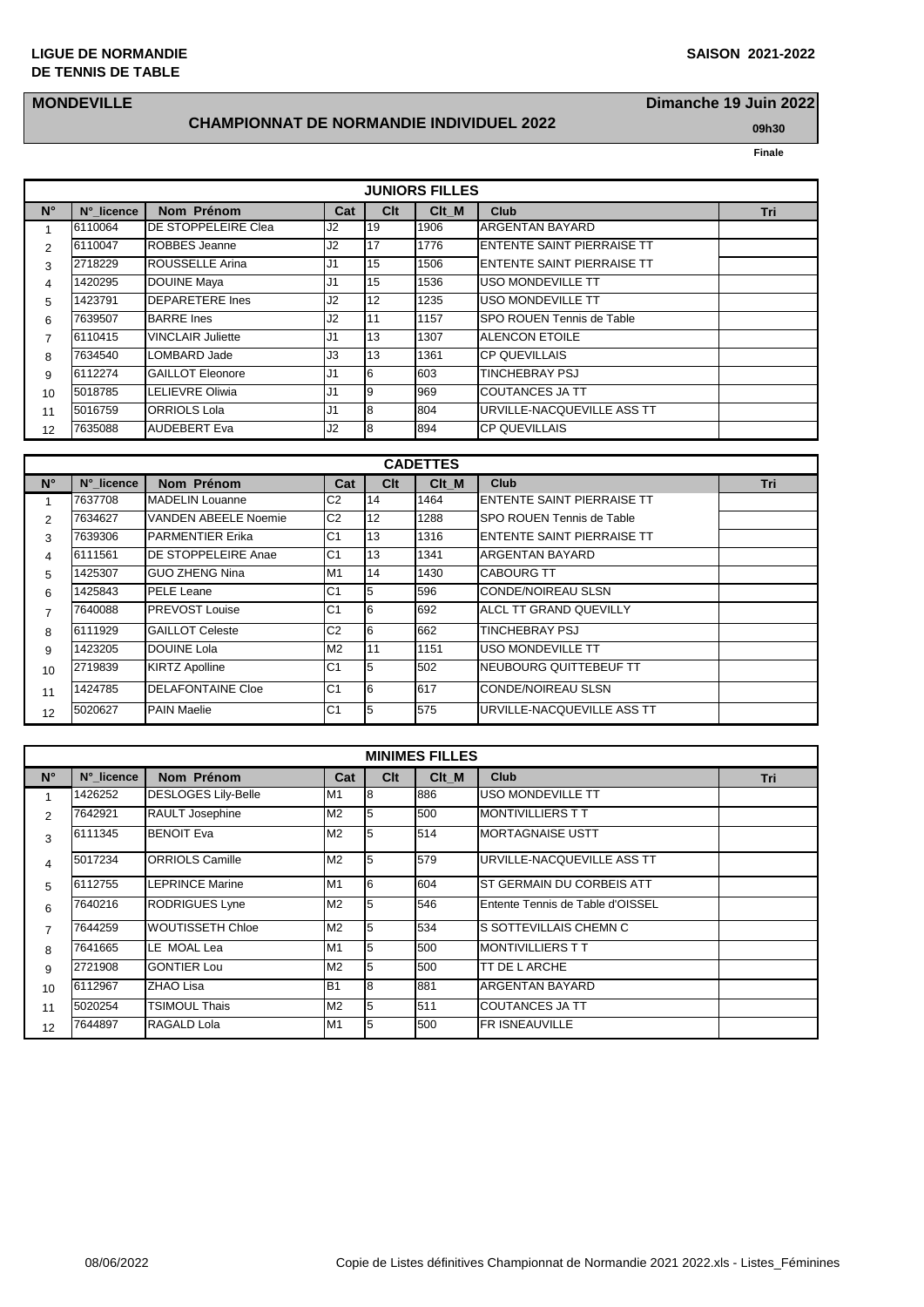### **MONDEVILLE**

## **CHAMPIONNAT DE NORMANDIE INDIVIDUEL 2022 199h30 09h30**

**Dimanche 19 Juin 2022**

|                |            |                          |                |     | <b>BENJAMINES</b> |                                 |     |
|----------------|------------|--------------------------|----------------|-----|-------------------|---------------------------------|-----|
|                |            |                          |                |     |                   |                                 |     |
| $N^{\circ}$    | N° licence | Nom Prénom               | Cat            | Clt | C <sub>It</sub> M | Club                            | Tri |
| 1              | 2720946    | <b>CREPIN Gwendoline</b> | B <sub>2</sub> | 5   | 500               | NEUBOURG QUITTEBEUF TT          |     |
| $\overline{2}$ | 1425196    | <b>MORIN Elisa</b>       | B <sub>2</sub> | 5   | 531               | USO MONDEVILLE TT               |     |
| 3              | 7642197    | <b>MARIE Elsa</b>        | lB1            | 5   | 550               | <b>MONTIVILLIERS T T</b>        |     |
| 4              | 2720601    | VANDERMERSCH Emma        | B <sub>2</sub> | 5   | 552               | AS HONGUEMARE-LE LANDIN         |     |
| 5              | 5021433    | DESGUE Candice           | B <sub>2</sub> | 5   | 563               | <b>MORTAINAISE ENT TT</b>       |     |
| 6              | 7642479    | LEVESQUE Marie           | lB1            | 5   | 500               | <b>CP QUEVILLAIS</b>            |     |
| 7              | 6113055    | LEPRINCE Mathilde        | lB1            | 5   | 505               | ST GERMAIN DU CORBEIS ATT       |     |
| 8              | 5022043    | <b>BROU Alicia</b>       | B <sub>2</sub> | 5   | 504               | SAINT PAIR BRICQUEVILLE TT      |     |
| 9              | 1426164    | <b>CORDON Lea</b>        | IB1            | 5   | 500               | <b>CABOURG TT</b>               |     |
| 10             | 2717768    | <b>PETROZ Justine</b>    | lB1            | 5   | 500               | AMICALE PONG PACY MENILLES      |     |
| 11             | 7645008    | <b>GOMEZ Kristel</b>     | IB1            | 5   | 500               | ASSOC. TENNIS DE TABLE DU HAVRE |     |
| 12             | 2722173    | <b>ABARZIZ Sherine</b>   | B <sub>2</sub> | l5  | 500               | AS HONGUEMARE-LE LANDIN         |     |

|                |            |                         |     |     | <b>POUSSINES</b> |                                   |     |
|----------------|------------|-------------------------|-----|-----|------------------|-----------------------------------|-----|
| $N^{\circ}$    | N° licence | Nom Prénom              | Cat | Clt | Clt M            | Club                              | Tri |
|                | 1428158    | <b>REN Ana</b>          | P   | 15  | 500              | IPETRUVIENNE US                   |     |
| $\overline{2}$ | 5022094    | <b>VIARD</b> Ines       | D   | 15  | 500              | <b>SAINT PAIR BRICQUEVILLE TT</b> |     |
| 3              | 5020758    | <b>FAUDEMER Chloe</b>   | P   | 5   | 505              | LA GLACERIE US TT                 |     |
| 4              | 5022586    | <b>DESGUE Lilia</b>     | P   | 5   | 500              | <b>IMORTAINAISE ENT TT</b>        |     |
| 5              | 5022104    | <b>RIPOCHE Zoe</b>      | P   | 5   | 500              | <b>SAINT PAIR BRICQUEVILLE TT</b> |     |
| 6              | 6113655    | <b>ICHEREL Sarah</b>    | P   | 5   | 500              | <b>ALENCON ALC</b>                |     |
| $\overline{ }$ | 1428179    | <b>GILLES Lise</b>      | P   | 15  | 500              | <b>CABOURG TT</b>                 |     |
| 8              | 6113583    | <b>GAILLOT Victoire</b> | P   | 5   | 500              | <b>TINCHEBRAY PSJ</b>             |     |
| 9              | 6113507    | <b>BUREAU Elia</b>      | P   | 15  | 500              | <b>IMORTAGNAISE USTT</b>          |     |
| 10             | 7642968    | <b>SIDIBE Marienne</b>  | P   | l5  | 500              | Cercle Sportif Altifagien         |     |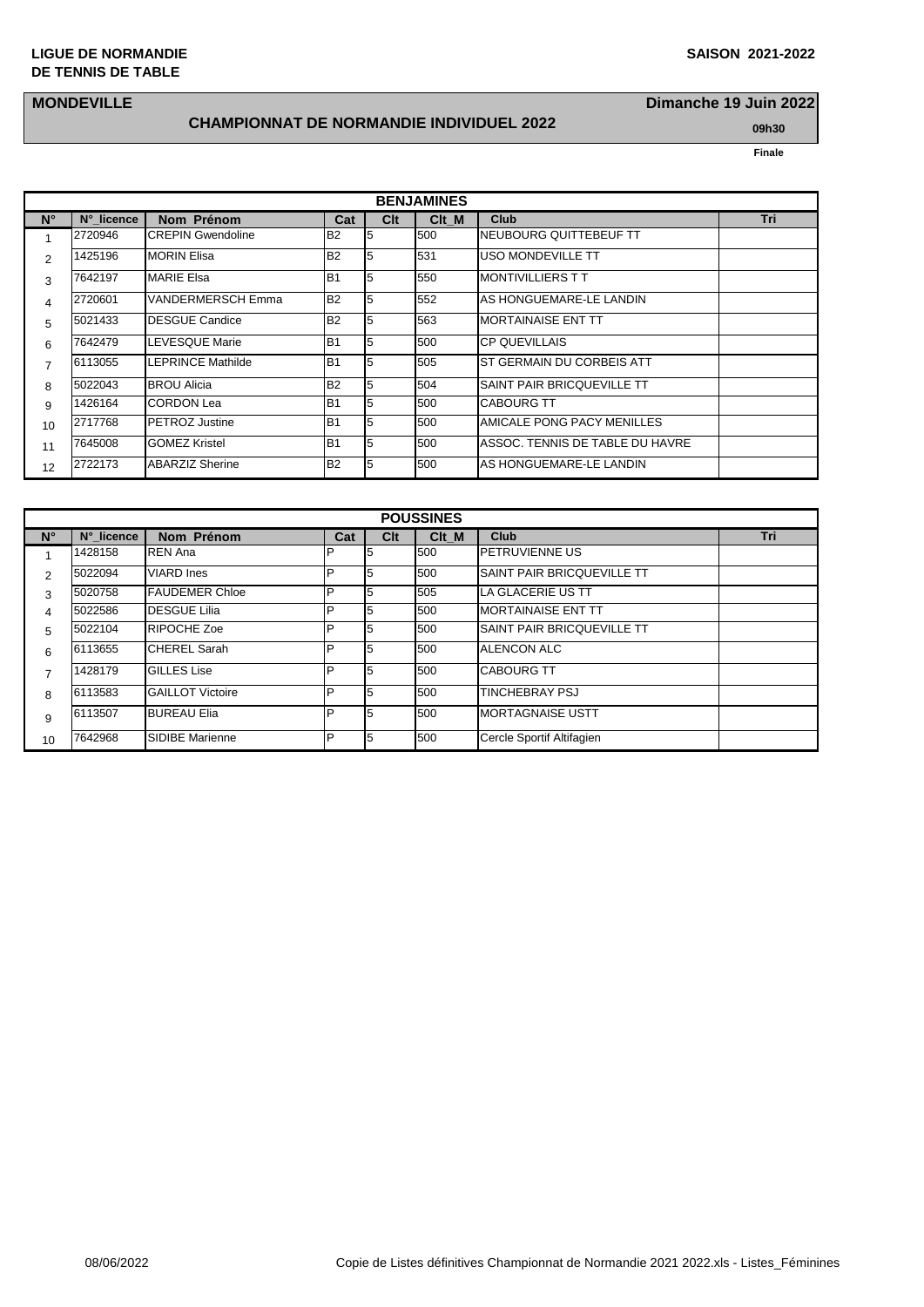#### **LIGUE DE NORMANDIE SAISON 2021-2022 DE TENNIS DE TABLE**

## **MONDEVILLE Dimanche 19 juin 2022**

## **CHAMPIONNAT DE NORMANDIE INDIVIDUEL 2022 9h30**

|                |            |                              |                | <b>JUNIORS GARCONS</b> |       |                                   |     |
|----------------|------------|------------------------------|----------------|------------------------|-------|-----------------------------------|-----|
| $N^{\circ}$    | N°_licence | Nom Prénom                   | Cat            | Clt                    | Clt M | <b>Club</b>                       | Tri |
| 1.             | 7631897    | <b>PORET Thibault</b>        | J3             | N137                   | 2668  | <b>ENTENTE SAINT PIERRAISE TT</b> |     |
| $\overline{2}$ | 6810701    | <b>BESNIER Celian</b>        | J2             | N288                   | 2427  | SPO ROUEN Tennis de Table         |     |
| 3              | 7859138    | SAINT-MARCOUX Andrea         | J2             | 19                     | 1956  | <b>ENTENTE SAINT PIERRAISE TT</b> |     |
| 4              | 2717260    | <b>LEGUELINEL Louis</b>      | JЗ             | 19                     | 1994  | ENTENTE SAINT PIERRAISE TT        |     |
| 5              | 1421042    | <b>BENCHAT Marius</b>        | J <sub>1</sub> | N725                   | 2129  | <b>CAEN TTC</b>                   |     |
| 6              | 1422060    | LEFEVRE Paul                 | JЗ             | N595                   | 2204  | <b>CAEN TTC</b>                   |     |
| 7              | 5017932    | <b>DUFOUR Brice</b>          | JЗ             | 19                     | 1976  | <b>SAINT HILAIRE/PARIGNY</b>      |     |
| 8              | 5018898    | <b>LECLERC Corentin</b>      | J2             | 18                     | 1841  | <b>FLERIEN TT</b>                 |     |
| 9              | 6110491    | <b>RENAULT Raphael</b>       | J2             | 18                     | 1894  | <b>ALENCON ETOILE</b>             |     |
| 10             | 2718230    | <b>ROUSSELLE Celtil</b>      | J2             | 16                     | 1633  | ENTENTE SAINT PIERRAISE TT        |     |
| 11             | 7639206    | <b>QUAITON Kyliann</b>       | J <sub>2</sub> | 15                     | 1505  | <b>CP QUEVILLAIS</b>              |     |
| 12             | 6112299    | <b>LAMBERT Lucas</b>         | J <sub>1</sub> | 13                     | 1371  | <b>ALENCON ETOILE</b>             |     |
| 13             | 5019390    | <b>SAMPAIO Luca</b>          | J <sub>1</sub> | 14                     | 1453  | SAINT PAIR BRICQUEVILLE TT        |     |
| 14             | 2719838    | <b>TOURNIER Brice</b>        | J3             | 11                     | 1141  | NEUBOURG QUITTEBEUF TT            |     |
| 15             | 7639752    | <b>CASTILLA Jean-vincent</b> | J3             | 14                     | 1472  | SPO ROUEN Tennis de Table         |     |
| 16             | 6111977    | JACONELLI Noah               | J2             | 16                     | 1633  | ARGENTAN BAYARD                   |     |

| <b>CADETS</b>  |            |                         |                |     |       |                                   |     |  |  |  |  |  |
|----------------|------------|-------------------------|----------------|-----|-------|-----------------------------------|-----|--|--|--|--|--|
| $N^{\circ}$    | N° licence | Nom Prénom              | Cat            | Clt | Clt M | <b>Club</b>                       | Tri |  |  |  |  |  |
| 1              | 6110799    | <b>SAUQUES Tristan</b>  | C <sub>2</sub> | 15  | 1564  | <b>FLERIEN TT</b>                 |     |  |  |  |  |  |
| 2              | 6111882    | <b>HUSSON Eliott</b>    | C <sub>1</sub> | 14  | 1413  | ARGENTAN BAYARD                   |     |  |  |  |  |  |
| 3              | 1422501    | TANGUY Esteban          | C <sub>2</sub> | 13  | 1377  | <b>USO MONDEVILLE TT</b>          |     |  |  |  |  |  |
| 4              | 1424222    | <b>BOUSQUET Arthur</b>  | C <sub>1</sub> | 13  | 1389  | <b>CAENNAISE AG</b>               |     |  |  |  |  |  |
| 5              | 7639166    | <b>PAPIN Leo</b>        | C <sub>2</sub> | 14  | 1428  | Entente Tennis de Table d'OISSEL  |     |  |  |  |  |  |
| 6              | 6112300    | <b>LAMBERT Clement</b>  | C <sub>1</sub> | 13  | 1359  | <b>ALENCON ETOILE</b>             |     |  |  |  |  |  |
| $\overline{7}$ | 1423962    | LEMIRE Nolan            | C <sub>1</sub> | 10  | 1077  | <b>PETRUVIENNE US</b>             |     |  |  |  |  |  |
| 8              | 5016243    | VAUTIER Mathieu         | C <sub>2</sub> | 10  | 1030  | SAINT PIERRE EGLISE TT            |     |  |  |  |  |  |
| 9              | 1425151    | RAILLE Eloi             | C <sub>1</sub> | 12  | 1202  | <b>BAYEUX TT</b>                  |     |  |  |  |  |  |
| 10             | 7641573    | <b>ROBILLARD Mateo</b>  | C <sub>2</sub> | 8   | 831   | LA CRIQUE TT                      |     |  |  |  |  |  |
| 11             | 7644019    | LARIBI Yanis            | C <sub>1</sub> | 7   | 746   | US C BOIS GUILLAUME               |     |  |  |  |  |  |
| 12             | 7641908    | MALEK Kylian            | C <sub>2</sub> | 8   | 811   | <b>ENTENTE SAINT PIERRAISE TT</b> |     |  |  |  |  |  |
| 13             | 2721393    | <b>T'IONCKE Florian</b> | C <sub>2</sub> | 10  | 1085  | <b>CS ANDELYS</b>                 |     |  |  |  |  |  |
| 14             | 5018424    | <b>LEMAGNEN Louis</b>   | C <sub>2</sub> | 6   | 1601  | SAINT LO PL                       |     |  |  |  |  |  |
| 15             | 6112404    | <b>BARRE Sacha</b>      | C <sub>1</sub> | 8   | 825   | <b>CABOURG TT</b>                 |     |  |  |  |  |  |
| 16             | 6112622    | <b>MEUNIER Clement</b>  | C <sub>1</sub> | 8   | 843   | TENNIS DE TABLE PAYS MELOIS       |     |  |  |  |  |  |

| <b>MINIMES GARCONS</b> |                                      |                              |                |              |       |                                                                                                                                                |     |  |  |  |  |
|------------------------|--------------------------------------|------------------------------|----------------|--------------|-------|------------------------------------------------------------------------------------------------------------------------------------------------|-----|--|--|--|--|
| $N^{\circ}$            | N° licence                           | Nom Prénom                   | Cat            | <b>Clt</b>   | Clt M | <b>Club</b>                                                                                                                                    | Tri |  |  |  |  |
|                        | 7638214                              | <b>BELLIEN Nattan</b>        | M <sub>2</sub> | l11          | 1153  | SPO ROUEN Tennis de Table                                                                                                                      |     |  |  |  |  |
| $\overline{2}$         | 2719859                              | <b>DUHAMEL BREMONT Rowan</b> | M <sub>2</sub> | 12           | 1267  | EVREUX ETUDIANTS CERCLE                                                                                                                        |     |  |  |  |  |
| 3                      | 5020033                              | <b>FOCHESATO Titouan</b>     | M <sub>2</sub> | 11           | 1163  | <b>TORIGNAISE ESTT</b>                                                                                                                         |     |  |  |  |  |
| 4                      | 5019649                              | <b>HUBERT Evan</b>           | M <sub>2</sub> | l11          | 1160  | <b>SAINT HILAIRE/PARIGNY</b>                                                                                                                   |     |  |  |  |  |
| 5                      | 7643174                              | <b>CHEVALIER Leopold</b>     | M <sub>1</sub> | 7            | 787   | US C BOIS GUILLAUME                                                                                                                            |     |  |  |  |  |
| 6                      | 5019598                              | <b>SARRALANGUE Noam</b>      | M <sub>2</sub> | 110          | 1044  | <b>TORIGNAISE ESTT</b>                                                                                                                         |     |  |  |  |  |
| 7                      | 1426420                              | <b>PERCHERON Arthur</b>      | M <sub>1</sub> | 8            | 814   | USO MONDEVILLE TT                                                                                                                              |     |  |  |  |  |
| 8                      | 7639398                              | <b>HATHAT Yanis</b>          | M <sub>2</sub> |              | 747   | <b>ALCL TT GRAND QUEVILLY</b>                                                                                                                  |     |  |  |  |  |
| 9                      | 1425141                              | <b>LETOUZE Malo</b>          | M1             | 9            | 907   | <b>CAENNAISE AG</b>                                                                                                                            |     |  |  |  |  |
| 10                     | 5020098                              | <b>GRIMAUX Hipolyte</b>      | M1             |              | 779   | <b>TORIGNAISE ESTT</b>                                                                                                                         |     |  |  |  |  |
| 11                     | 5621796                              | <b>BAHEUX Quentin</b>        | M <sub>2</sub> | 8            | 809   | <b>CAEN TTC</b>                                                                                                                                |     |  |  |  |  |
| 12                     | 6112977                              | <b>HUSSON Gaspard</b>        | M1             |              | 798   | ARGENTAN BAYARD                                                                                                                                |     |  |  |  |  |
| 13                     | 7639495                              | <b>CODEVILLE Axel</b>        | M <sub>1</sub> | 7            | 780   | <b>ENTENTE SAINT PIERRAISE TT</b>                                                                                                              |     |  |  |  |  |
| 14                     | 6112958                              | <b>GUILLOT Jules</b>         | M <sub>2</sub> | 6            | 611   | AUBE/CRULAI/L'AIGLE TT                                                                                                                         |     |  |  |  |  |
| 15                     | 5019873                              | <b>ANGOT Baptiste</b>        | M <sub>2</sub> | 9            | 949   | Olympique Club d'AGNEAUX                                                                                                                       |     |  |  |  |  |
| 16                     | 7643807<br>00/00/2022<br>UUIUUI LULL | <b>TOMEI Damien</b>          | M <sub>2</sub> | <sup>8</sup> | 843   | ASC BONSECOURS<br>ے مالید 2009ء کو 2004ء کا<br>סטףוס עס בוסנטס עטווחומיטס טרומוזוףוטוחומו עס רוטווחמוזעוט בעב ו בעבב.∧וס - בוסנטס ואומסטעווווס |     |  |  |  |  |